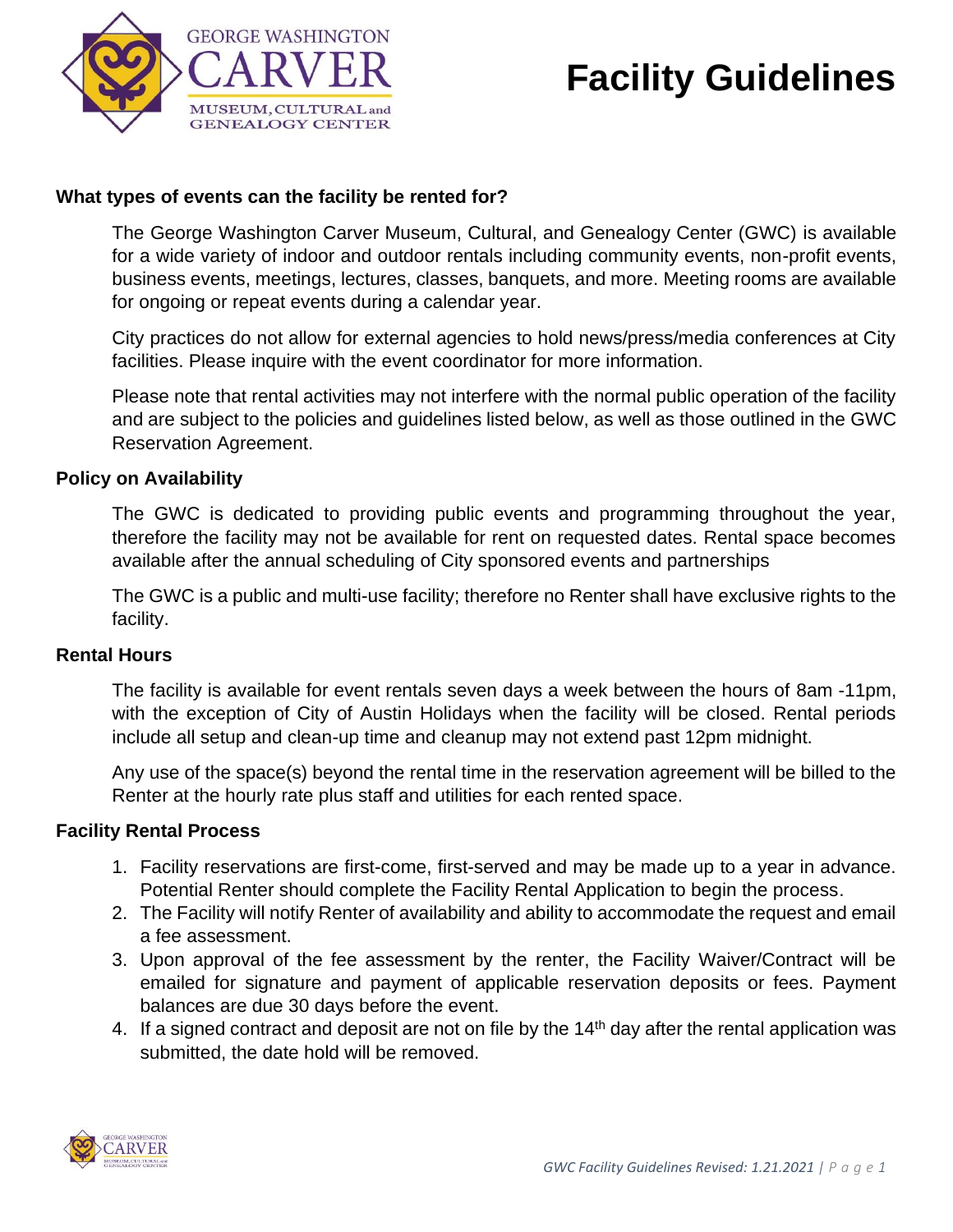- 5. A pre-event walk through *is* required two weeks prior to the event to include Renter, Event Coordinator, and vendor representatives (caterer, sound technician, etc.). Permits are due at this time.
- 6. After the event, refunds due will be processed and a facility survey provided for feedback.

## **Holiday Rentals/Facility Closures**

All Parks and Recreation Department facilities will be closed and are unavailable for rental on the following holidays:

| New Year's Day         | Labor Day                  |
|------------------------|----------------------------|
| Martin Luther King Day | Veteran's Day              |
| President's Day        | <b>Thanksgiving Day</b>    |
| Memorial Day           | <b>Thanksgiving Friday</b> |
| Juneteenth             | <b>Christmas Eve</b>       |
| Independence Day       | <b>Christmas Day</b>       |

## **What are the rental fees for spaces at the facility?**

All fees are assessed in accordance with the current City of Austin Parks and Recreation Department (PARD) Fee Schedule. View the GWC Rental Fees [here.](http://austintexas.gov/sites/default/files/files/Parks/AARC/Rentals/FY21%20Rental%20Fees.pdf)

## **Reservation Holds**

Reservation date holds are held up to 14 calendar days from the date the rental application is submitted and are not considered confirmed until payment of the deposit and the signed reservation agreement are on file. If another party is interested in a tentative date, the current holder will have until the 14 day hold is expired or 3 full business days from contact to submit the deposit and signed agreement (the earlier of the two dates will prevail); otherwise, the tentative hold will be released on the fourth business day.

## **New Reservations and Changes to Existing Reservations**

Requests for new reservations and rental time changes to existing reservations must be received two weeks before the event in writing. With less than two weeks' notice, a reservation and/or change cannot be guaranteed.

#### **Billing and Payment**

Full payment for rental fees is due 30 days prior to the event. Rental fees for events booked less than 30 days prior to the event date are due with the deposit and reservation agreement. Payments may be made with cash, credit card, money order, or check payable to the Asian American Resource Center. Cash and credit card payments must be made in person. MasterCard, Visa, Discover and American Express are accepted. There is a \$35 cash fee on all returned checks.

#### **Deposits/Date Confirmation**

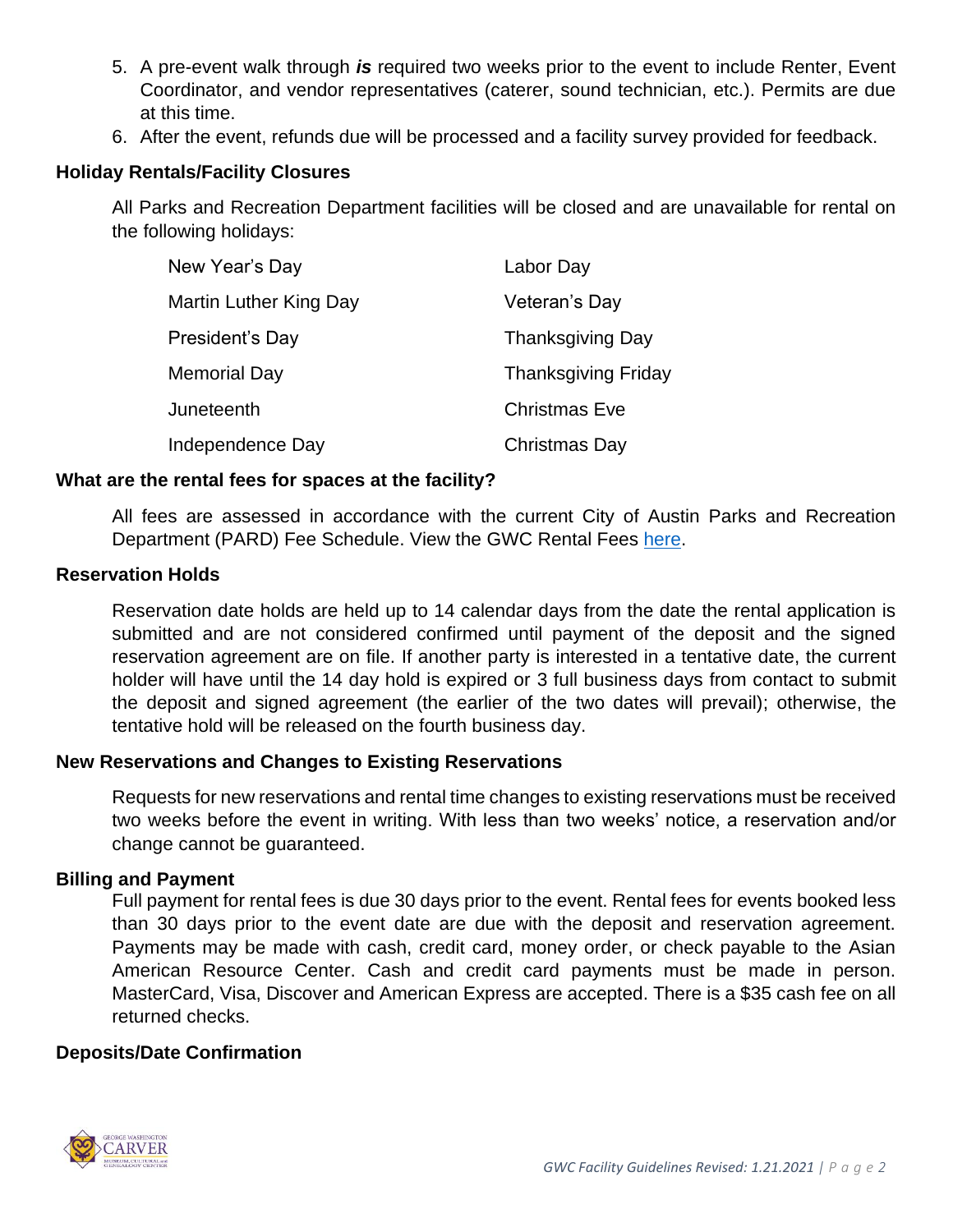Upon approval of the Facility Rental Application and selected event, the reservation deposit must be paid and the Facility Reservation Agreement signed. The reservation deposit converts to a damage and cleanup deposit.

## **Cancellations**

Cancellation 30 days or more prior to rental date will be refunded 100% of all paid rental, staff and utilities and deposit fees. Cancellation less than 30 days prior to the event date will be assessed the full rental fee and only deposit and staff and utilities fees will be refunded after applying to any rental fees. All cancellations must be in writing.

## **Deposit Refunds**

Deposits will be returned upon final inspection of the spaces used. If areas used are restored to original condition, clean and without damage, and the Renter does not use the facility beyond the hours agreed to in the reservation agreement, the deposit will be returned in full. Deposits paid by check or cash will be mailed from the City of Austin to the Renter who signed the reservation agreement within 30-45 days following the rental date. Deposits made by credit card will be refunded within 10 business days following the rental date.

#### **Are there any spaces available at no-charge?**

The GWC has two community rooms and Dance Studio which are offered free of charge, on a first-come, first-serve basis. Each of the rooms has specific guidelines for use of the rooms. These rooms are for programs that are during regular business hours, open to the public and do not charge a fee. View the community room guidelines and request form [here.](http://austintexas.gov/sites/default/files/files/Parks/AARC/Rentals/AARC_Community_Room_Request_Form_Updated_Oct_2017.pdf)

#### **Collaborations**

PARD facilities determine programming priorities based on public input. PARD programs also take into consideration its mission, values and audience. Once the PARD facility has determined how it will meet community needs through programming, it may meet with a community group or individual who may suggest a program component that is relevant to the programming priorities.

Collaboration applications are available [here.](http://austintexas.gov/sites/default/files/files/Parks/AARC/Forms/AARC%20Collaboration%20Request%20Fillable%20(Updated%2002142020)%20(2).pdf)

# **Co-Sponsorships**

Community events may be eligible for co-sponsorships if they are consistent with City of Austin and PARD's mission, provide a valuable public benefit beyond the intrinsic value of the program, and are open to the public.

Co-sponsorship events require a customized agreement between PARD and the community group which varies according to the size of the event. The agreement will outline the "value for value" relationship between what the community group is going to provide and what PARD will provide for the event. Large-scaled events (over 1000 attendees expected) are handled by PARD's Special Events Office and must meet the requirements of the Special Events Ordinance.

Co-sponsorships applications are initiated by the Division Manager and reviewed and approved by the Division Director and Assistant City Manager.

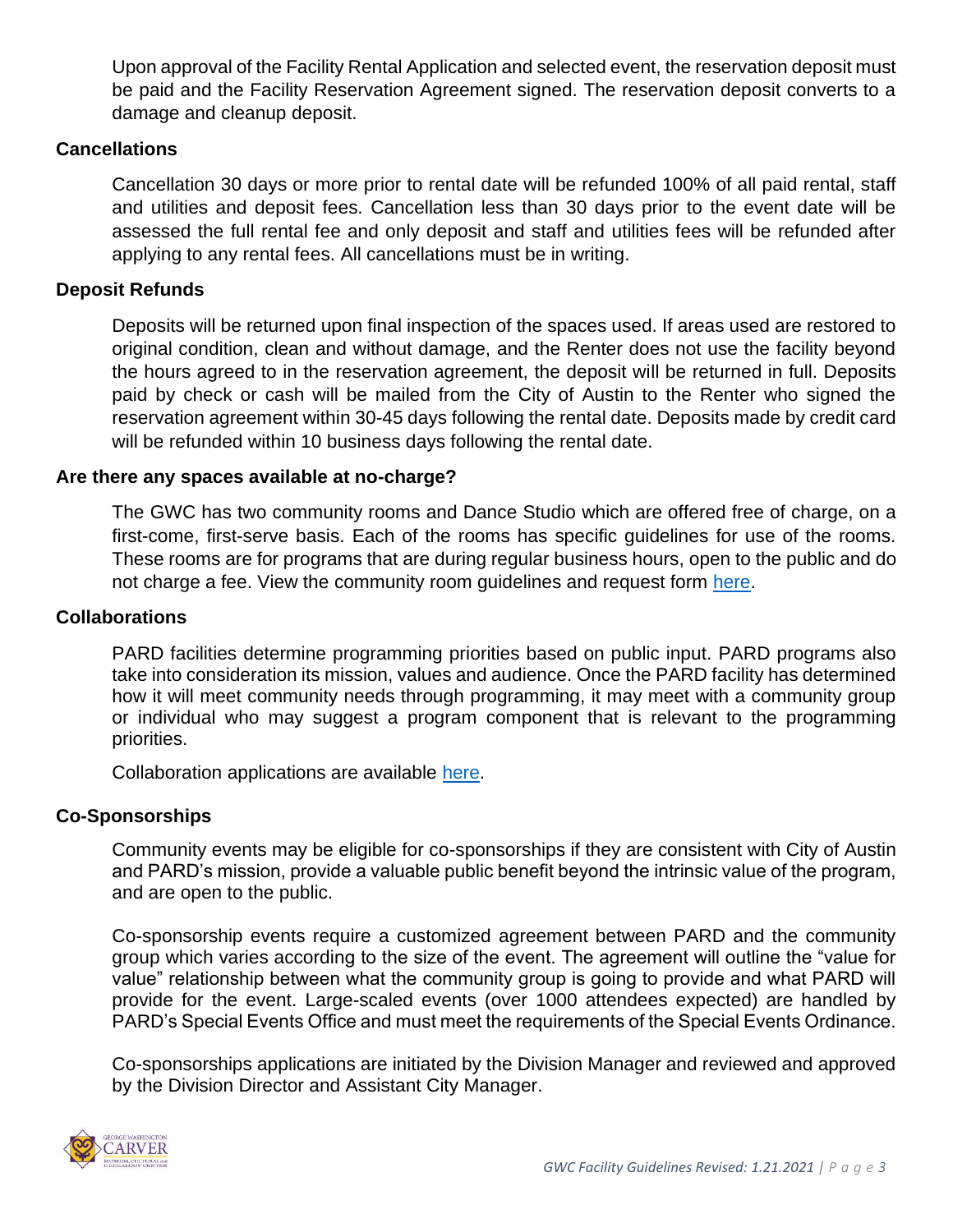# **Fee Waivers**

Citizens may directly request fee waivers from City Council. The City Council may elect to waive all or a portion of the rental fees. The GWC does not have authority to provide any discounts or changes to the PARD Fee Schedule.

## **Responsible Party/Minors**

The company/organization or person booking the facility is considered the event organizer and responsible person financially and contractually for the event. Violation or disregard for facility rules and policies may result in the following: ineligibility to make future reservations, removal, fine, arrest, legal action, cancellation of reservation and/or forfeiture of all fees and deposits. The responsible party/contract holder must be on site at all times during a rental.

Minors under the age of 18 must remain under the direct supervision of adults or a person age 18 and over at all times. Minors may not be left unsupervised in the facility while parents or guardians attend meetings/events.

## **Subleasing**

At no time shall a renter sublease or assign its reservation to another individual, group or organization. Facility renters are not allowed to change rooms with other facility users or renters.

#### **Insurance Requirements**

Insurance naming the City of Austin as additional insured is required for all public\* events, rental/use of the commercial kitchen and those that involve running, biking or walking, athletic competitions, events where alcohol is consumed and when third party vendors will conduct work on site or when required by the facility.

Additional insurance may be required of permit requestors (liquor, moonwalks/rock walls/other approval amenities) or as required by the Facility Reservation Agreement. \*Public events in the classrooms and conference rooms do not require a certificate of insurance.

## **Permits**

Some rental activities require a permit to operate, including but not limited to such things as serving and selling alcohol, health catering and food concessions for public events, moonwalks and rock-climbing walls and amplified sound. Additional permits may be required for tents, outdoor stages and other items specific to large gatherings. Obtaining the permits is the sole responsibility of the Renter and is at the Renter's expense. All rentals requiring permits are due on file 10 business days in advance of rental. Please allow ample time to apply for and receive permits prior to the event date.

Click [here](http://www.austintexas.gov/page/special-events-policies-procedures#concession) to view permit information on the PARD Special Events website.

## **Sale and Service of Alcohol**

A request to sell or serve alcohol to the public at the facility will an Austin Center for Events citywide event application, general and liquor liability insurance, a licensed peace officer, Austin Public health permit for the bar, and the condition that the Renter understands and accepts the PARD policies. Events that sell alcohol also require a TABC permit and State of Texas Sales/Tax

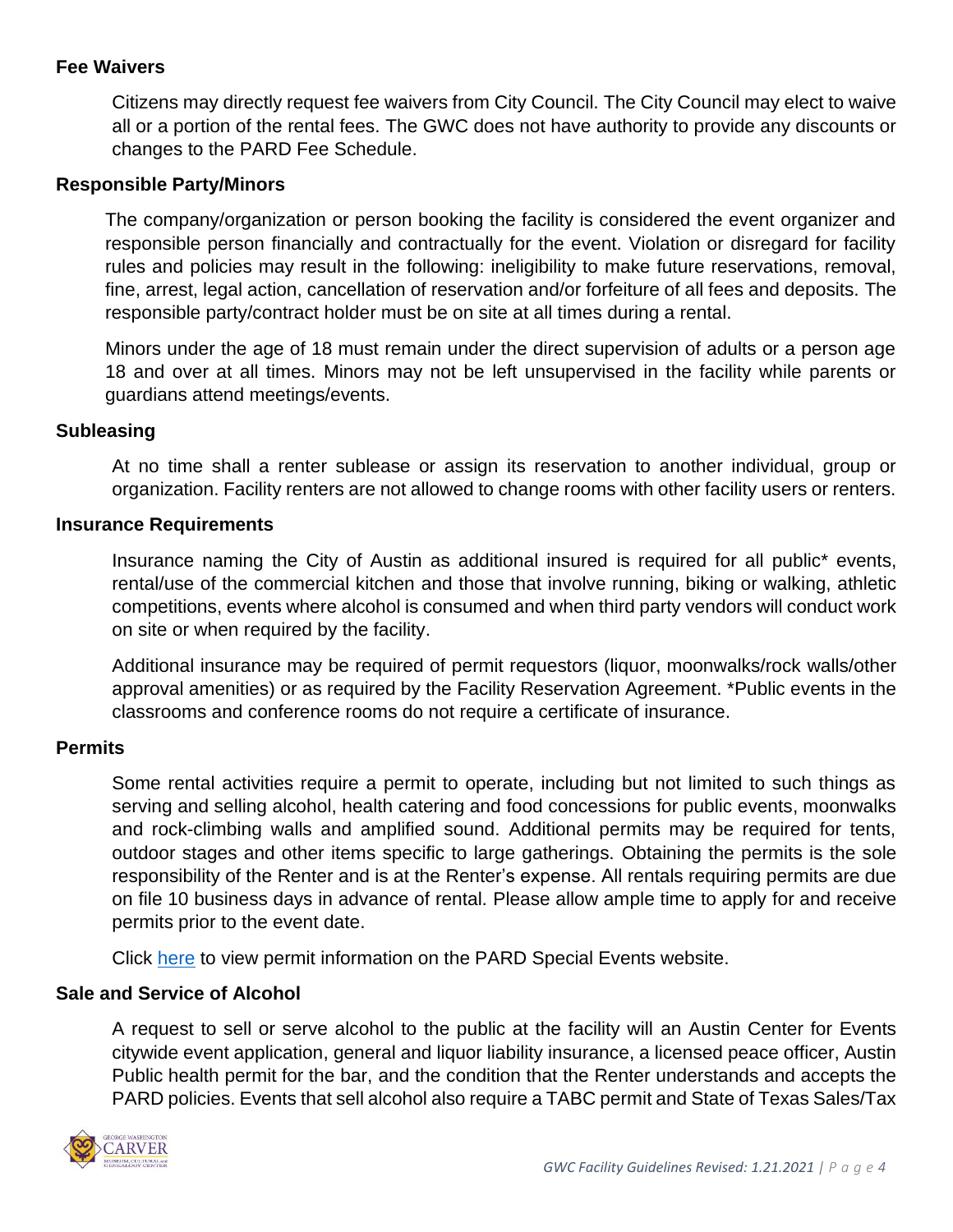ID. All TABC laws must be followed while on site and no person under the age of 21 can be served alcohol under any circumstance.

View the permit information on the PARD Special Events website [here.](http://www.austintexas.gov/page/special-events-policies-procedures#concession)

## **Temporary Food Event Permit**

Renter must obtain a temporary food event permit for any open food or beverage served or sold to the public or rental of the kitchen. A caterer must have a temporary food event permit for the day of the event even if they have a permit for their food establishment.

View the Permit to Operate application from Austin Public Health [here.](http://www.austintexas.gov/department/temporary-food-events)

## **Kitchen Facilities and Catering**

The facility has a commercial kitchen available for use with a paid rental or separately. Kitchen rental use requires a kitchen rental fee, certificate of insurance, and a temporary food permit regardless of whether event is public or private. If the above requirements are not met, under no circumstance will use of the kitchen be allowed. Renter must comply with commercial kitchen policies and regulations.

#### **Vendors**

The center does not have exclusive service providers such as caterers or decorators, however a list of providers that have serviced events at the center can be provided upon request. All third party providers/vendors must be licensed, qualified and insured as applicable.

#### **ATM Services**

The facility does not have onsite ATM's. Vendors are encouraged to accept all methods of payment such as cash and credit cards. The facility has free public wireless internet available on site.

#### **Equipment (Audio Visual, Lighting and Furniture)**

The facility has a variety of equipment available, some which is included in the rental and some at an additional charge. All equipment is available in limited quantities and any additional items beyond what the facility can provide may be rented from an outside rental company at the Renter's expense.

GWC staff does not provide AV technician services. Renter responsible to manage and operate AV and lighting needs for their event.

The facility does not provide any decorator services such as table linens or decorations.

Not all furniture or equipment can be moved or removed in event spaces.

View the ballroom equipment [here.](file:///C:/Users/Reference%20Documents/Equipment/Ballroom%20Equipment.pdf)

#### **Wi-Fi**

The GWC offers free, public wireless internet for center visitors and renters and attendees. Wireless Internet service is vulnerable to interference from other wireless devices and due to high volumes of usage. Depending on the internet requirements for an event, a renter may wish to

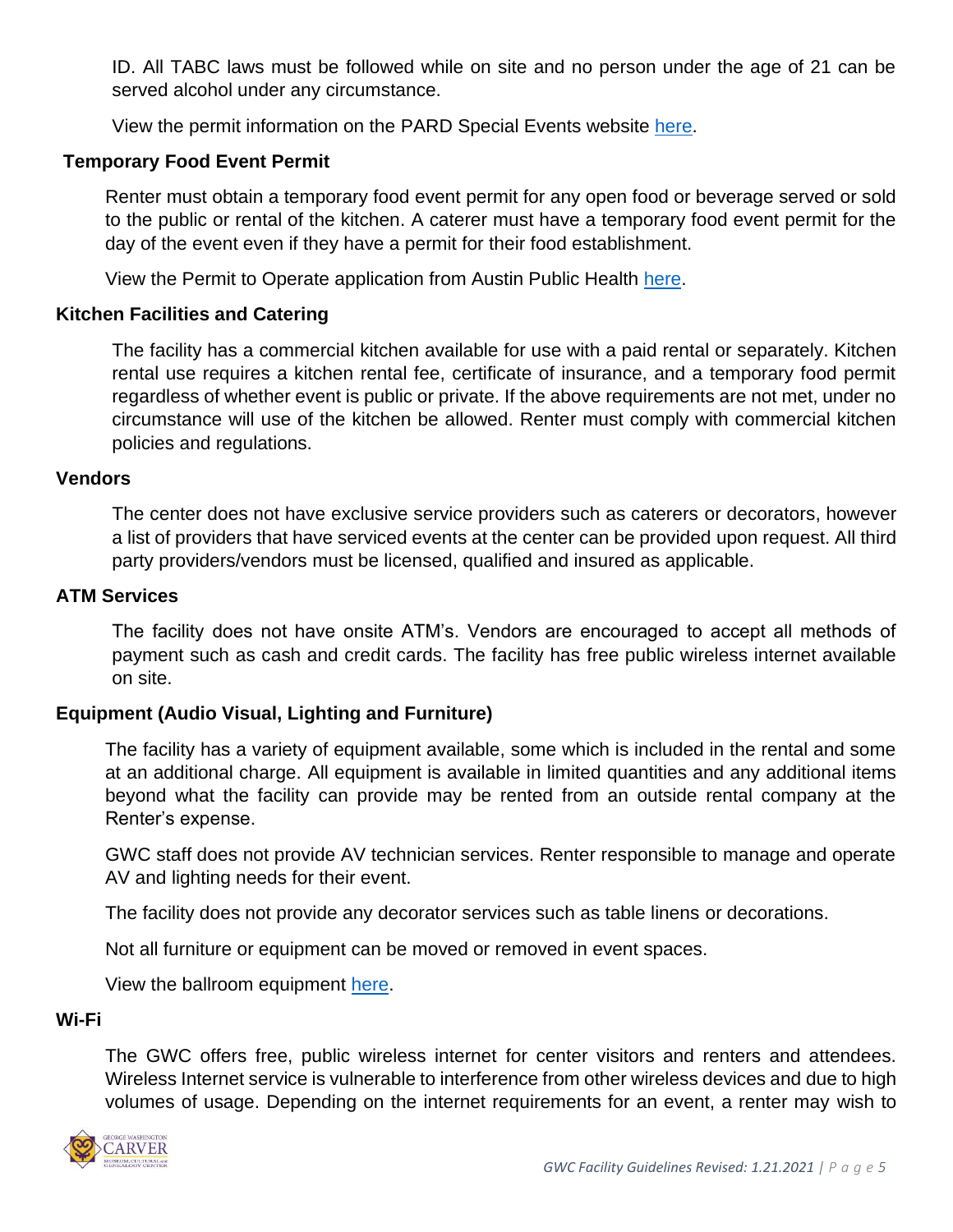bring a wired, dedicated Internet connection to ensure sufficient internet capabilities. Network: COA-Guest (no password)

## **Storage**

The facility will not accept any freight, packages or other delivered items on behalf of the Renter. Items may not be stored before or after the contracted reservation time.

## **Loading Zone**

The 15 minute loading zone is for loading and unloading only. Vehicles may not be parked in the loading area for extended periods of time.

## **Room Use and Rental Time**

Room use is limited to reserved spaces and only during rental period listed on contract. Charges will incur for use of non-rented space and early arrivals and late departures.

## **Large Events**

Events with 1000 or more attendees are considered Special Events, triggering additional requirements and will be coordinated in cooperation with the PARD Special Events Office.

## **Outdoor Events**

The Freedom Plaza is available for rent. The lawn does not have outdoor lighting, electrical or equipment available. Generators, outdoor lighting and tables, chairs and tents must be rented from a rental company. Vehicles may not park on the lawn.

#### **Check In and Check Out Procedures**

Groups renting or reserving space are required to sign in and out at the front desk. A driver's license will be held during the reservation until a walkthrough of the space has been completed and all borrowed or rented equipment has been returned.

#### **Room Setup**

GWC Staff is available to help setup the Lobby, for additional fee, with GWC owned furniture and equipment. The classrooms and conference room have a standard setup and custom setups are the responsibility of the Renter.

#### **Room Cleanup**

The Renter is responsible to return all rented space(s) and support spaces (kitchen, restrooms, etc.) to its original clean condition. The renter may opt to complete the cleaning with their team, volunteers or hire their own cleaning crew.

Damages that may have been incurred during the event should be reported. On site event staff will assist you with locating cleaning supplies, identifying the location to return tables and chairs and will inspect the facility and rented areas with the Renter at the conclusion of the event.

View the cleaning and teardown requirements [here.](file://///coacd.org/dfs/pard/HAND/AARC/Events%20and%20Rentals/Forms%20and%20Permits%20for%20Renters/Post%20Rental%20Inspection%20Checklist.pdf)

## **Trash and Recycling**

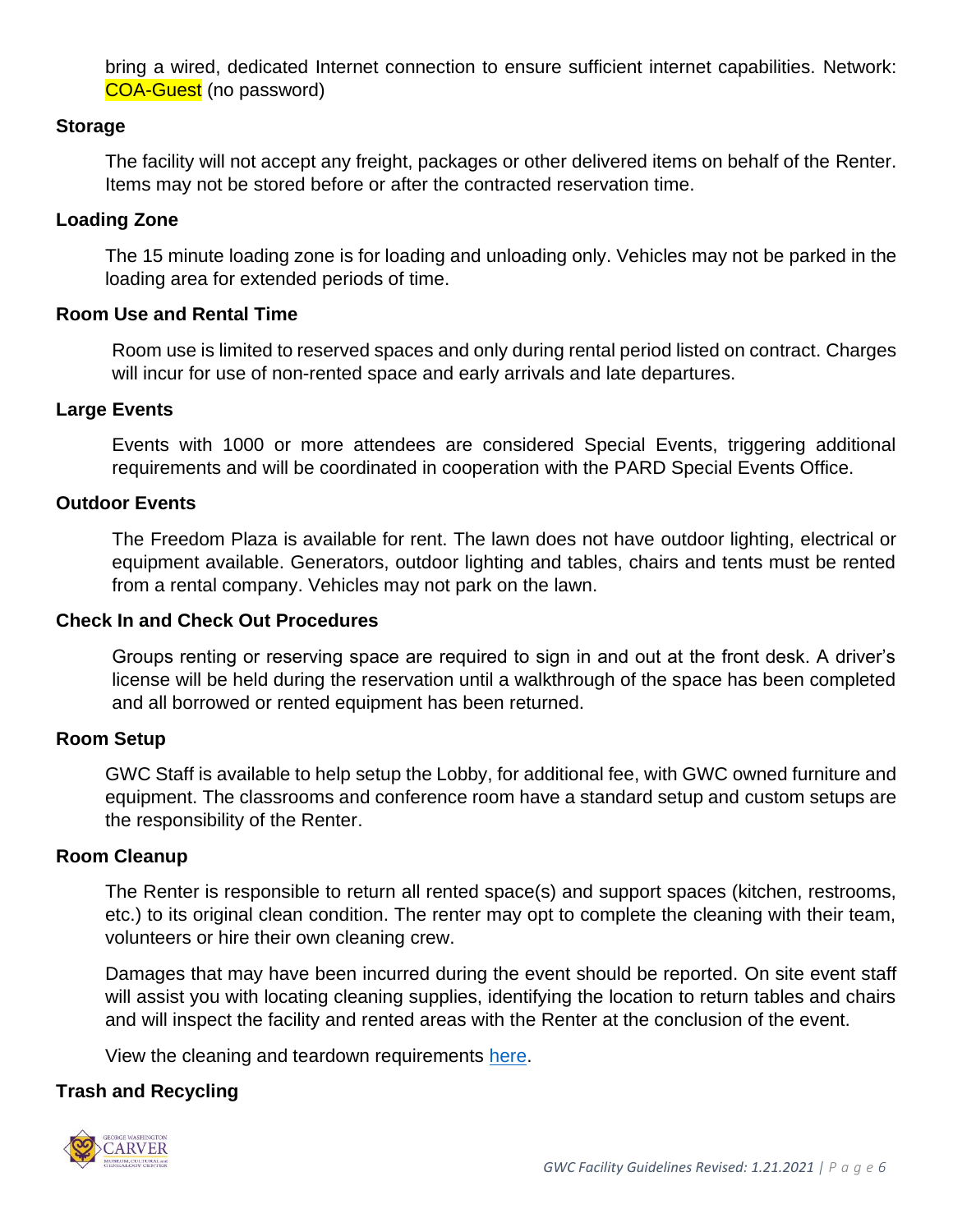The GWC provides one 4-yard dumpster and one 4-yard recycling container at the GWC. In some cases, the GWC may require a renter to rent additional on-site dumpsters for an event. Renter is also responsible for the expense for excess amounts of trash left when additional trash pickups are required.

The City of Austin and GWC support Austin's Zero Waste goal. Recycling bins are conveniently located throughout the facility. Recyclable materials include paper, flattened cardboard, empty plastic bottles, containers & aluminum cans, and glass. Food waste, plastic bags and foam cups & containers should be placed in the trash. Styrofoam products are prohibited at all times.

If you would like to promote recycling and reduce waste at your event, please discuss a recycling plan with the Event Coordinator.

# **Event Staff**

The Parks & Recreation Department requires staff to be on site at all times to monitor, inspect and secure the facility. During events, GWC staff will be available to open and close the facility, work closely with the primary event contact to answer questions and provide assistance, setup and troubleshoot GWC A/V equipment, ensure that the event ends as scheduled on the rental contract and that facility is clean and ready for the next scheduled use and emergency assistance. They are not available to volunteer at or staff events, serve as in room A/V technicians for rental events, assist with renter setup, cleanup and takedown and/or supervise minors.

At the conclusion of the event, the event staff will provide the renter primary contact a rental cleanup checklist form for cleanup at the end of the event and conduct a joint inspection of the space. The event staff will submit a report to the event coordinator which will include the rental inspection checklist; any documented damages, if all equipment was returned, the actual arrival and departure time and if there were any violations of the signed and approved rental contract. This report will help determine the amount of the deposit to be refunded.

# **Personal Conduct**

At all times the Renter and all associated with the rental organizations are required to conduct themselves in a way that respects everyone's personal space and dignity and is mindful of the numerous other members of the public using the GWC. The following types of behavior will not be tolerated:

- Verbal / Physical aggression toward anyone, including employees
- Behavior or productions that promote or glorify hatred, violence, racial, sexual or religious intolerance.
- Blatant non-compliance of directives given by any COA employee in the interest of public safety.

# **Facility Alterations/Decorations/Prohibited Items**

Renters are not allowed to use any decorations, nails, signage or make any other changes that would cause any changes, alterations, or repairs to the interior or the exterior of the facility without advance approval from the GWC staff. No items may be attached or hung from exhibits, ceilings, walls, glass or building structure with tape, adhesives, wire, staples, tacks, glue and other similar items. Items may only be attached to open areas of the walls with painters tape.

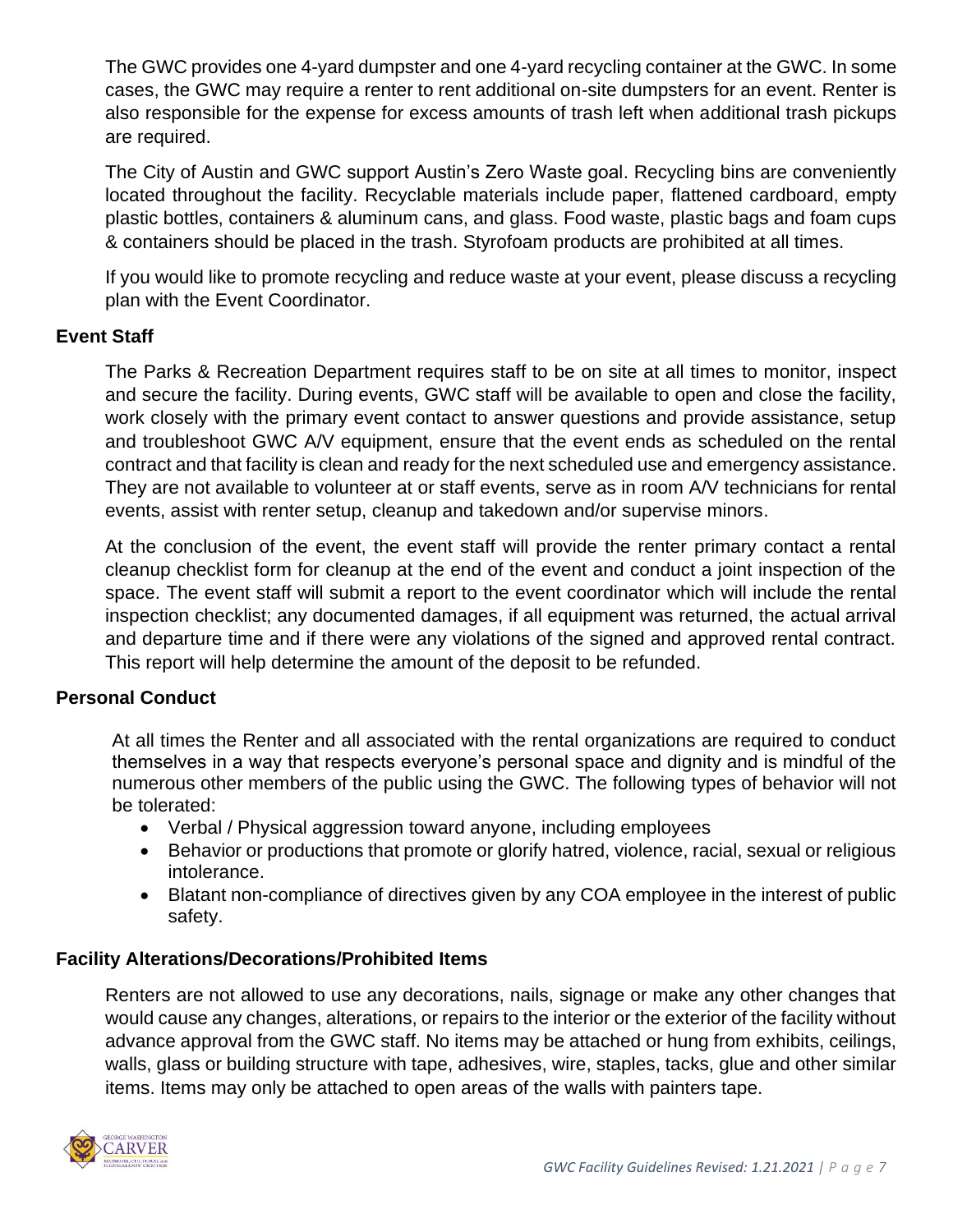Mounting putty or painters' tape are the only approved method to affix decorations to open wall space.

The following décor items are prohibited: glitter, confetti, cascarones, rose petals, rice, birdseed, fog machines, sparklers and open flames. LED candles are permitted.

## **Community Exhibit Program**

The GWC's Community Art Exhibit Program displays artworks year round that celebrate the diverse and dynamic cultural heritage, history, identity and creativity of Asian American Pacific Islanders. Exhibits may not be removed for rental events, handled and no items should be attached to exhibits at any time. Care should be exercised for community exhibits items.

## **Smoking**

The George Washington Carver Museum & Cultural Center (GWC) is a tobacco-free facility of the Austin Parks and Recreation Department (PARD) based on the Director's approved tobaccofree policy restricting tobacco use at any time on GWC property, including personal vehicles parked in GWC parking lots. All facility renters are required to enforce the tobacco-free campus policy to program participants and event and meeting attendees during all terms of the contract.

Per the tobacco-free policy, tobacco use is defined as use of cigarettes, cigars, chewing tobacco, snuff, pipes, snus, electronic cigarette and any non-FDA approved nicotine delivery device.

## **Animals**

With the exception of guide animals, animals are prohibited inside the facility. Leashed animals are permitted outside.

## **Parking**

The parking lot can accommodate 93 vehicles (including ADA and fuel-efficient spaces) and spots are available on a first come, first-serve basis. Additional overflow parking is available next door at Kealing Middle School. Overflow parking signs are available for use.

Parking is not allowed in the loading area except during load-in and load out and no parking is allowed at any time in the fire lanes, grass area, GWC reserved spaces, or adjacent parking lots written prior written authorization. Renter is responsible for the enforcement of fire lanes and "no parking" zones during their event.

For large events, the renter should coordinate a parking plan with the Event Coordinator.

## **Accessibility**

The City of Austin is proud to comply with the Americans with Disability Act. While we make every effort to ensure accessibility of our facilities, should you require additional assistance for facility usage, reasonable accommodations will be made for qualified persons with disabilities.

The GWC is responsible for the permanent building access requirements such as, but not limited to wheelchair ramps, restroom standards, and hallways and doors. The Renter is responsible for non-permanent accessibility requirements related to the rental event, such as, but not limited to seating accessibility, assistive listening devices, sign language interpreters, signage and other auxiliary aids.